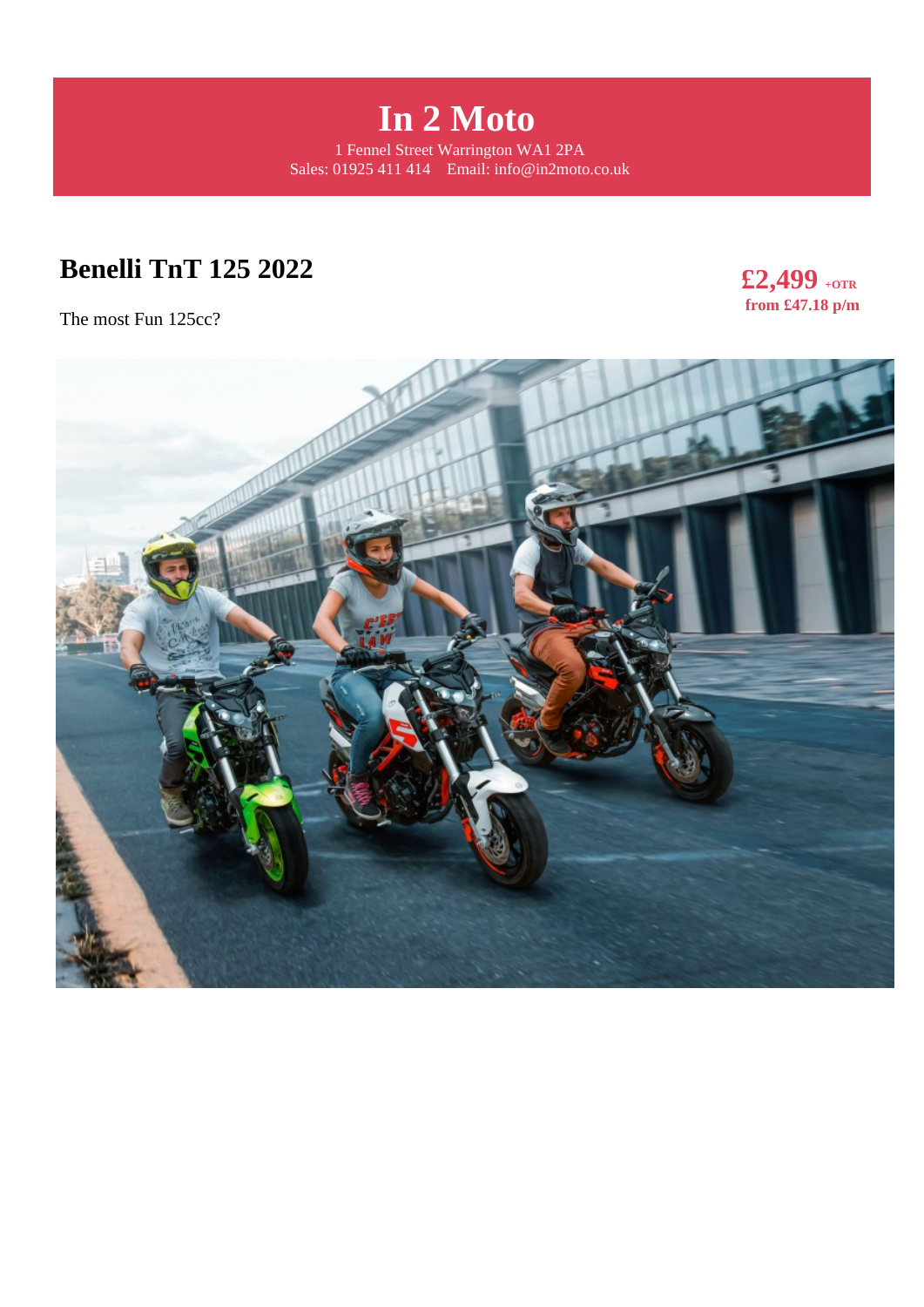Fresh looks for the mini fun bike from Benelli – the Tornado Naked T 125 is about to hit the market with new, ever more captivating graphics and new colours to appeal to a youthful, dynamic audience on the lookout for a bike that is all about fun. Sure enough, the TNT125 is very agile and compact, at its finest when nipping through city traffic, and offers a fantastic experience when having some fun on twisty roads out of town. Powering the Benelli Tornado Naked T 125 is a single-cylinder, 4 stroke, air-cooled 4 valves, twin spark, 125cc Benelli BMT series engine. This offers a maximum fuel efficiency in all driving conditions. Power and torque data, for 125cc version, are respectively 11,1 Hp (8,2 kW) at 9500 rpm and 10 Nm (1.0 kgm) at 7000 rpm. Featuring 12-inch wheels with 120/70 and 130/70 tyres, meaning great agility and stability on the road. The suspension system of the Benelli Tornado Naked T 125 is entrusted to an upside-down front fork ø 35mm and to a rear swingarm with lateral shock absorber with spring pre-load adjustment. The braking system of Benelli Tornado Naked T 125 guarantees maximum performance: in front, there is a steel disc of ø 210 mm, in the rear a single disc of ø 190 mm with CBS. The fuel tank has a capacity of 7.2 litres. Super economical and Super Fun, the perfect combination. Benelli Tornado Naked T 125 is available in Black, Green, Grey or White.

#### **Engine**

**ENGINE TYPE** Benelli BMT series twin spark engine **DISPLACEMENT** 125cc **BORE X STROKE** 54 x 54.5 **COMPRESSION RATION** 9.8:1 **RATED OUTPUT** 8.2KW (11.1BHP) @ 9,500 rpm **MAX. TORQUE** 10Nm @ 7,000 rpm **LUBRICATION** forced lubrication with wet sump **FUEL SUPPL** EFI **EXHAUST SYSTEM** Catalytic converter and O2 sensor **CERTIFICATION** Euro 5 **CLUTCH** Wet clutch **GEARBOX** 5 Speed **FINAL DRIVE** Chain **IGNITION** TLI controlled by ECU **COOLING SYSTEM** Air/Oil cooled **SPARK PLUG** Bosch A7RC **STARTING** Electric

#### **Chassis**

**FRAME** Steel Trellis

**FRONT SUSPENSION** 35mm diameter upside-down forks

**FRONT SUSPENSION STROKE** 120mm

**FRONT BRAKE** 210mm disc with three piston calliper and CBS **REAR SUSPENSION** Swing arm with adjustable shock absorber

**REAR SUSPENSION STROKE** 50mm

**REAR BRAKE** 190mm disc with single piston calliper and CBS

**FRONT RIM TYPE** Aluminium

**REAR RIM TYPE** Aluminium

**REAR RIM DIMENSION** 12"

**FRONT TYRE** 120/70-ZR12

**REAR TYRE** 130/70-ZR12